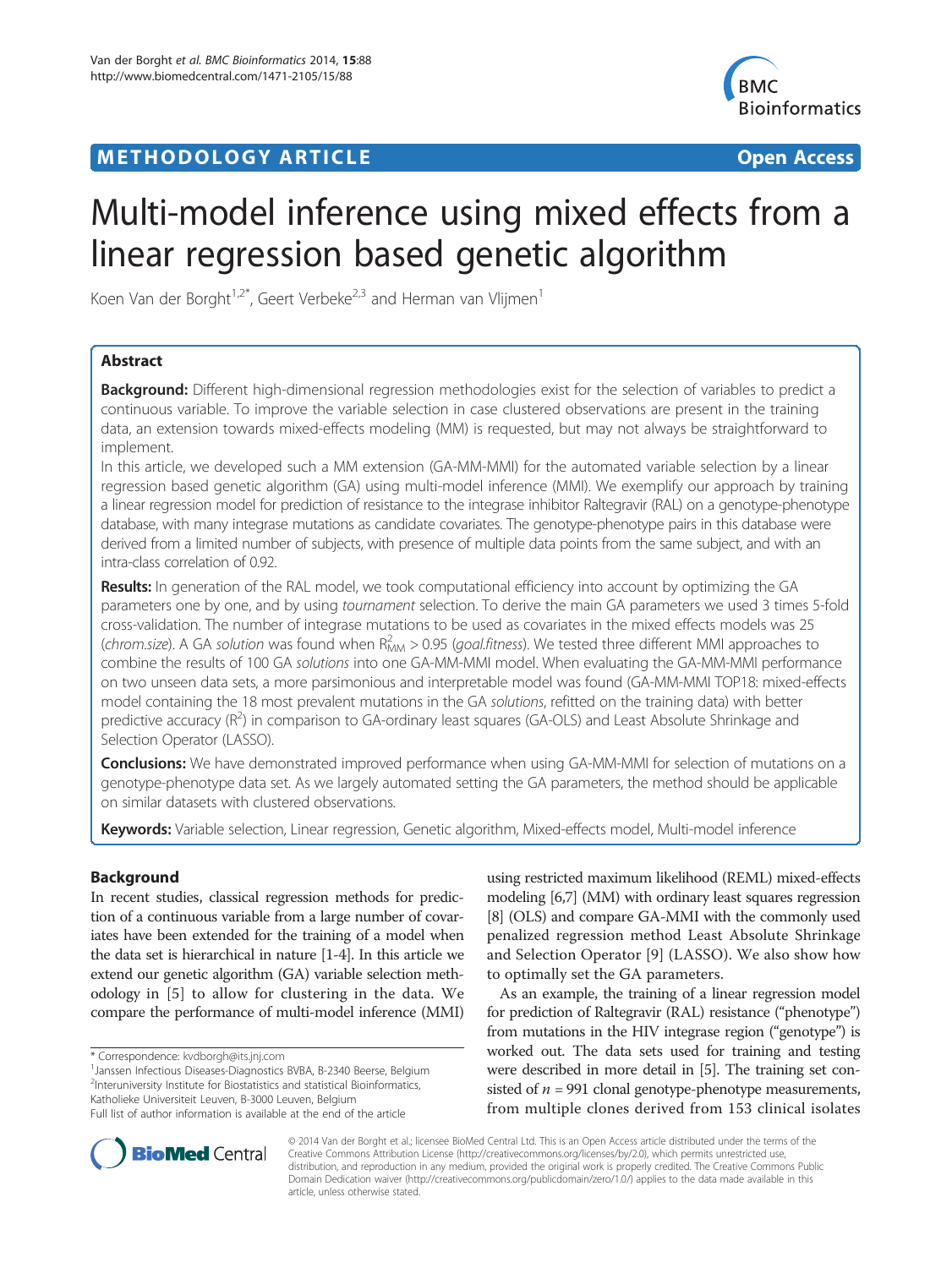<span id="page-1-0"></span>(on average 5 à 6 clones per isolate) and repeated measurements (on average 3) from 28 site-directed mutants (in-vitro lab created clones with a designed mutational pattern), and the number of candidate mutations for selection was  $p = 322$ . Two test sets were used: the first consisted of population data of 171 clinical isolates (test set 1), the second consisted of 67 integrase sitedirected mutants containing most of the known RAL resistance associated mutational patterns [\[10\]](#page-10-0) (test set 2). As it was found in [\[5](#page-10-0)] that a second order model did not significantly outperform a first order model, we did not consider interaction terms.

The paper is organized as follows. We begin by recalling the Simple Genetic Algorithm for variable selection in OLS linear regression. Then, we introduce GA-MM as an extension for clustered data. Finally, we introduce MMI for estimation of the model parameters, combining the results from multiple GA-MM (or GA-OLS) runs, followed by a short section on how we applied the LASSO method for comparison. In the remainder of the paper, we illustrate our methodology on an example for the predictive modeling of RAL resistance. For this example, we describe in detail how we optimized the GA parameter settings, and we report the results of comparing GA-MM-MMI with LASSO and GA-OLS-MMI. When nominating one 'best' model, from all models evaluated in the comparison, we chose the GA-MM-MMI TOP18 model as a sparse model with high biological relevance (17 out of 18 integrase mutations in this model have been confirmed to be associated with resistance [\[5\]](#page-10-0)), and having better predictive accuracy than LASSO and GA-OLS-MMI models with equal number of mutations selected. Throughout the text of this article GA related terminology is written in italic.

# Methods

# GA-OLS

The Simple Genetic Algorithm, due to John Holland [[11-15](#page-10-0)], is used to evaluate a set P of regression models M with  $p_{sel}$  variables. In GA terminology: P is a popula*tion*, and a model  $M \in P$ , is called an *individual*, the  $p_{sel}$ model variables determine the individuals' chromosome. The number of models in a *population*,  $|P|$ , is fixed, as well as the number of variables  $p_{\text{sel}}$  in a model M. In GA terminology:  $|P|$  is called the *population size (pop.size)*, and  $p_{sel}$  is called the *chromosome size (chrom.size)*. Thus, each regression model M represents a candidate subset of  $p_{sel}$  variables (in GA terminology variables are called genes), and a GA fitness function has to be defined to identify the better or 'more fit' individuals. In GA-OLS, we used the linear model  $R^2$  (OLS) goodness-of-fit statistic as *fitness* function. The better the model M fits to the data, the higher  $R^2$  (with  $0 \le R^2 \le 1$ ). Models with  $R^2 > \text{goal fitness}$  are termed solutions to the optimization problem. A Darwinian evolution is applied to modify the population over several generations. The GA finds a solution using the search procedure as given in Table 1.

In step 3 of Table 1, the mutation genetic operator alters a gene (replacing it with another gene from the pool of candidate genes) in a chromosome with probability Pm. The crossover genetic operator re-combines the genotypes of two *individuals*. The probability of an individual to be selected for crossover is Pc. The key in the optimization is to keep a good balance between selective pressure (Table 1 step 2) and genetic diversity (Table 1 step 3). The GA run is completed when an individual is found with fitness > goal fitness. When no solution is found within a maximum number of generations (max.generations), the GA run is halted. For step 2 of Table 1, we used *tournament* selection as detailed in Section II (Results and discussion). Also, elitism is used, meaning that the best *chromosome* (highest  $R^2$ ) is passed through to the next generation, with a probability Pe.

The running of the GA is done multiple times to generate a set S of solutions. A ranking by importance can then be made for all variables based on their frequency in S.

#### GA-MM

Although OLS parameter estimates are known to be unbiased when neglecting the correlation structure [\[6\]](#page-10-0), in this article we want to evaluate whether using a mixed model for the GA models, using a random subject effect in addition to the fixed effects (variables as in the OLS model), can improve the interpretability or performance of the final linear regression model, derived with MMI (next section).

The GA-MM methodology makes use of the Simple Genetic Algorithm (Table 1), completely analogous to GA-OLS, producing a ranking of variables by their frequency in a set S of GA solutions. However, there is no single commonly used definition for the  $\mathbb{R}^2$  statistic as is the case for OLS [[16,17](#page-10-0)]. Several definitions have been suggested that all have different interpretations in the presence of correlated errors. Here, we used the marginal  $R_{MM}^2$  definition from [\[18](#page-10-0)], quantifying the variance explained by the fixed effects. As new data will originate from other subjects than those used for the training of the model, the random effects cannot be used for predic-tion. In [\[1](#page-9-0)] it has also been described that conditional  $\mathbb{R}^2$ (variance explained by the entire model, including the

Table 1 Simple genetic algorithm

| <b>Step</b> | <b>Description</b>                                                                                                                         |
|-------------|--------------------------------------------------------------------------------------------------------------------------------------------|
|             | Initialize a random <i>population</i> of <i>pop.size individuals</i> , goto step 4.                                                        |
|             | Select the more fit individuals to form a new population.                                                                                  |
| ੨           | Modify genetic material of the <i>individuals</i> in this new <i>population</i><br>by applying genetic operators: mutation and cross-over. |
|             | Evaluate fitness of the population. If no solution found goto<br>step 2, else end.                                                         |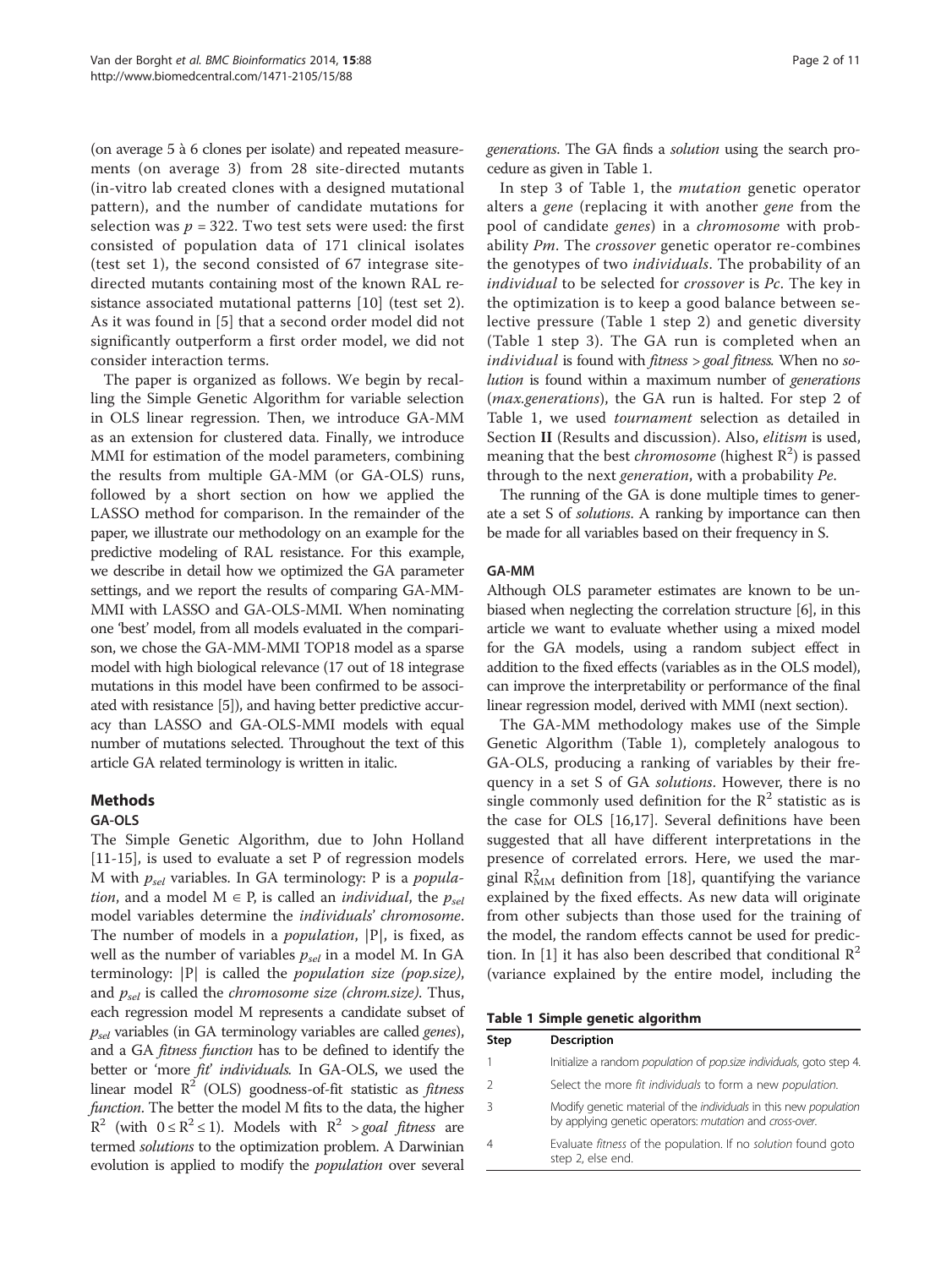random effects) should not be used for fixed-effect variable selection. For us, the main motivation for using  $R^2_{\rm MM}$  was that the MM can be fitted using REML, resulting in better estimates for the variance components, needed in the estimation of the fixed effects, especially in models with many fixed effects [[7\]](#page-10-0).

In the example, for predicting the RAL phenotype  $\gamma$ from the integrase clonal genotype  $x \in [0, 1]^p$ , the mixed model M uses one random effect/ cluster factor  $\alpha_i$  (clones are clustered per clinical isolate/ site-directed mutant):

$$
y_{ij} = \beta_0 + \sum_{k=1}^p \beta_k x_{kij} + \alpha_i + \varepsilon_{ij},
$$

with  $\beta_0$  the intercept, and  $y_{ij}$  the j-th response of cluster i,

$$
\alpha_i \sim N\big(0, \sigma_\alpha^2\big),\,
$$

and

$$
\varepsilon_{ij} \sim N\big(0,\sigma_{\varepsilon}^2\big)
$$

If  $x_k \notin M$ :  $\beta_k \equiv 0$ . The marginal  $R^2$  is calculated as:

$$
R_{MM}^2 = \frac{\sigma_f^2}{\sigma_f^2 + \sigma_a^2 + \sigma_\varepsilon^2},
$$

where  $\sigma_f^2$  is the variance calculated from the fixed effects  $\beta_k$ :

$$
\sigma_f^2 = \text{var}\left(\sum_{k=1}^p \beta_k x_{kij}\right),\,
$$

 $\sigma_{\alpha}^2$  is the between-cluster variance, and  $\sigma_{\varepsilon}^2$  is the withincluster variance.

The intra-class correlation:  $ICC = \frac{\sigma_a^2}{\sigma_a^2 + \sigma_e^2}$  for the model without fixed effects was 0.92, showing very strong within-cluster correlation, and suggesting that accounting for this correlation may improve the performance of our model.

#### GA-MMI

In [\[19,20](#page-10-0)] it has been described that, when the number of samples in the training data is small, making inference from a single best model, e.g., produced with stepwise regression, leads to the inclusion of noise variables. Here, we used MMI to combine the information from the GA solutions into a final model for making predictions. As a GA run is stopped as soon as the *goal fitness* (calculated in section VI (Results and discussion)) is achieved (Table [1](#page-1-0), step 4), GA solutions were 'equally fit'. Thus, we used equal weighting of the GA solutions in the MMI. In [\[6](#page-10-0)] it was shown that for stepwise regression

using an information criterion for selection – as we used in [\[5\]](#page-10-0) for deriving a consensus model from the GA ranking of variable frequencies – one should for MM use the biased ML estimators. An advantage of using MMI in combination with GA-MM is that REML can still be used. Thus, using MMI, we could make a fair comparison between GA-OLS and GA-MM.

For estimation of the parameters for the final model, we used the following three MMI approaches on the GA solutions:

- 1. Refitting for a TOP selection of the GA ranking: from the GA-ranking, the variables with highest frequencies were retained for the final model, which was then refitted using OLS/MM.
- 2. Averaging of parameter estimates  $\hat{\beta}_k$  using all GA solutions  $(\hat{\beta}_k \equiv 0)$ , if  $x_k$  not in GA solution) (MMI1):

$$
\bar{\beta}_k = \frac{\sum_{s=1}^{|S|} \hat{\beta}_{ks}}{|S|},
$$

with  $|S|$  the number of GA solutions.

3. Averaging of parameter estimates  $\hat{\beta}_k$  using GA *solutions* where  $\hat{\beta}_k \neq 0$  (MMI2):

$$
\bar{\beta}_k = \frac{\sum_{s=1}^{|S|} \hat{\beta}_{ks}}{\frac{1}{|\{M \in S | x_k \in M\}|}}
$$

For the model averaging in 2 and 3, *parameters*  $\hat{\beta}_k$  were (re-)fitted using OLS/MM for all  $m$  variables with presence at least once in a GA solution or for a TOP selection of variables in the GA ranking only.

#### LASSO

LASSO [\[9](#page-10-0)] is a regularization method that performs variable selection by constraining the size of the coefficients, also called shrinkage. By applying an L1 absolute value penalty, regression coefficients are 'shrunk' towards zero, forcing some of the regression coefficients to zero. Using the R package glmselect 1.9-3 [[21\]](#page-10-0), for the described example in this paper we performed variable selection using the LASSO technique on the clonal genotype-phenotype database returning a LASSO ranking of variables (solution path) as selected by decreasing the amount of penalty applied. Besides using the shrinkage coefficients for variable estimation (default LASSO) we also applied OLS and MM to the LASSO selected variables (post-LASSO [[22\]](#page-10-0)).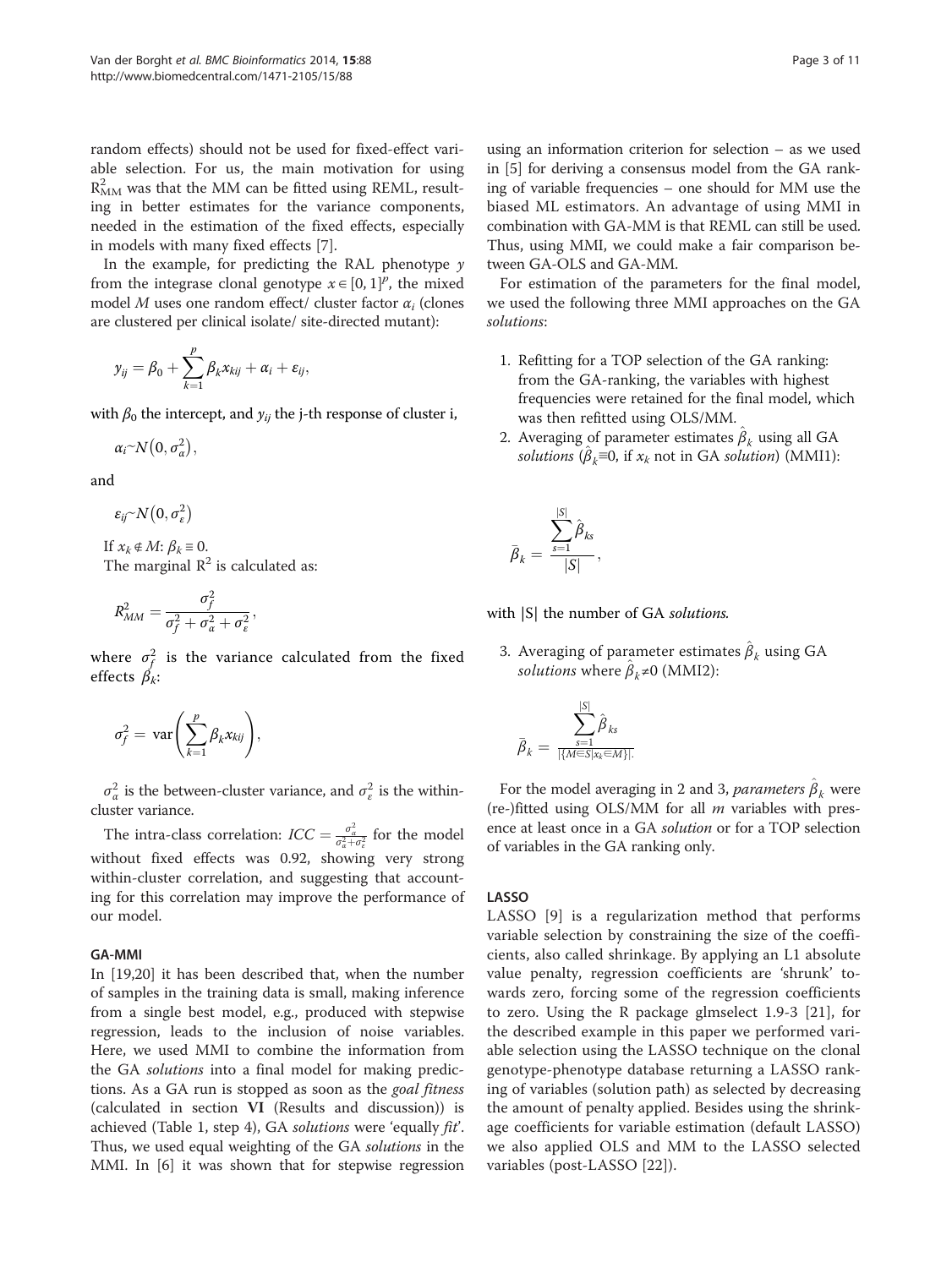#### Results and discussion

### GA parameter settings

We optimized the GA parameters one by one in the order  $(I - VI)$  as described below, and taking computational efficiency into account (see Additional file [1](#page-9-0)). Tournament selection was used as selection method to form a new population of more fit individuals. GA parameters Pm and Pc were optimized together using a meta-GA. Pe and pop.size were fixed in advance and were not optimized. Pe was set to conserve the best chromosome in three consecutive generations, followed by a generation where the probability of keeping the best chromosome was set to 20%. Pop.size was set equal to 20. To set the main GA parameters: max.generations, chrom.size, and num.runs we used cross-validation (Additional file [1](#page-9-0) point 7).

For running the GA, we used the R package GALGO 1.0.11 [[23\]](#page-10-0). After inspection of the  $R_{CV}^2$  results, with exception of goal.fitness, we took the same optimized GA parameters values for GA-OLS and GA-MM (for the model comparison):  $pop.size = 20$ ,  $chrom.size = 25$ ,  $Pm = 0.1$ ,  $Pc = 0.6$ ,  $Pe = (1,1,1,0.2)$ , max.generations = 500,  $t$ normal.size = 10, num. solutions = 100, goal fitness. $ols = 0.957$ , and goal.fitness.mm = 0.95. In Additional file [2](#page-9-0) is the R code we used to derive these settings and to run GA-MM-MMI.

#### I. Meta-GA for selection of Pm and Pc

For the meta-GA optimization of the parameters Pm and Pc (Table 2), we used the R package gaoptim 1.0 with the default settings (except for *pop.size<sub>meta</sub>* = 20, instead of 100 (default)) [\[24\]](#page-10-0). GA-OLS was used as the meta-GA *fitness function* returning the  $\mathbb{R}^2$  from the best *chromosome* for the (Pm, Pc) combinations. Different random numbers were generated for each of the GA-OLS runs, thus the same real-valued combination (Pm, Pc) with multiple presence in the meta-GA population did not give the same *fitness* result. The *fitness* 

|    | Table 2 Meta-GA optimization of Pm and Pc |          |  |
|----|-------------------------------------------|----------|--|
| -- |                                           | $\cdots$ |  |

| GΑ | <b>CHOSEN</b>                               | <b>PRE-SET</b>                          | BEING<br><b>OPTIMIZED</b> |
|----|---------------------------------------------|-----------------------------------------|---------------------------|
|    | <b>GA-OLS</b> <i>pop.size</i> = 20          | $chrom.size = 15$                       | $Pm \in [0,1]$            |
|    | $Pe = (1, 1, 1, 0.2)$                       | $max. generations = 100$ $Pc \in [0,1]$ |                           |
|    |                                             | num.runs $= 1$                          |                           |
|    |                                             | $q$ oal.fitness = 1                     |                           |
|    |                                             | tournament size $=10$                   |                           |
|    | <b>metaGA</b> pop.size <sub>meta</sub> = 20 |                                         |                           |
|    | num.generations $_{meta}$ = 100             |                                         |                           |
|    | $Pm_{meta} = 0.01$                          |                                         |                           |
|    | $PC_{meta} = 0.9$                           |                                         |                           |
|    | $Pemeta = 0.4$                              |                                         |                           |

landscape from 2000 (pop.size<sub>meta</sub>  $\times$  num.generations<sub>meta</sub>) points is shown in Figure 1.

Crossover was a fairly weak genetic operator as can be seen from the red band in Figure 1. Oppositely, the mutation genetic operator was a strong operator and was best taken in the range [0.1, 0.4]. The meta-GA converged at  $(Pm, Pc) = (0.258, 0.372)$ . For further evaluation in Section II, we also selected (0.1,0.6) and (0.2,0.6) located in the largest dark red area in Figure 1 ( $\mathbb{R}^2$  > 0.91).

#### II. Tournament selection

Tournament selection [[15,25](#page-10-0)] is a selection method to bias the selection towards the more fit individuals. Pop.size tournaments are organized with k randomly selected chromosomes. The winner of a tournament is the *chromosome* with the best *fitness* (highest  $R^2$ ). The pop.size tournament winners become the new population. Selection pressure, the degree to which better *individuals* are favoured, is increased when the tournament size is increased, as the winner from a large tournament will, on average, have a higher *fitness* than the winner of a small tournament.

In the optimization (Table [3](#page-4-0)), all tournament sizes  $1 \leq k \leq pop.size$  were considered. From section I, we selected the following (Pm,Pc) combinations for evaluation: (0.1,0.6), (0.2,0.6), and (0.258,0.372). We also considered  $(0.05, 0.7)$  $(0.05, 0.7)$  $(0.05, 0.7)$ , the  $(Pm, Pc)$  combination used in [5]. From Figure [2](#page-4-0), to improve the  $R^2(OLS)$  performance the tournament.size  $k$  should be taken  $> 2$ . We chose to continue to use  $k = 10$  (as pre-set in section I). Slightly better  $R^2$  performance was seen for the (*Pm*,*Pc*) combinations (0.1,0.6) and (0.2,0.6). The former was chosen for reasons of computational efficiency.

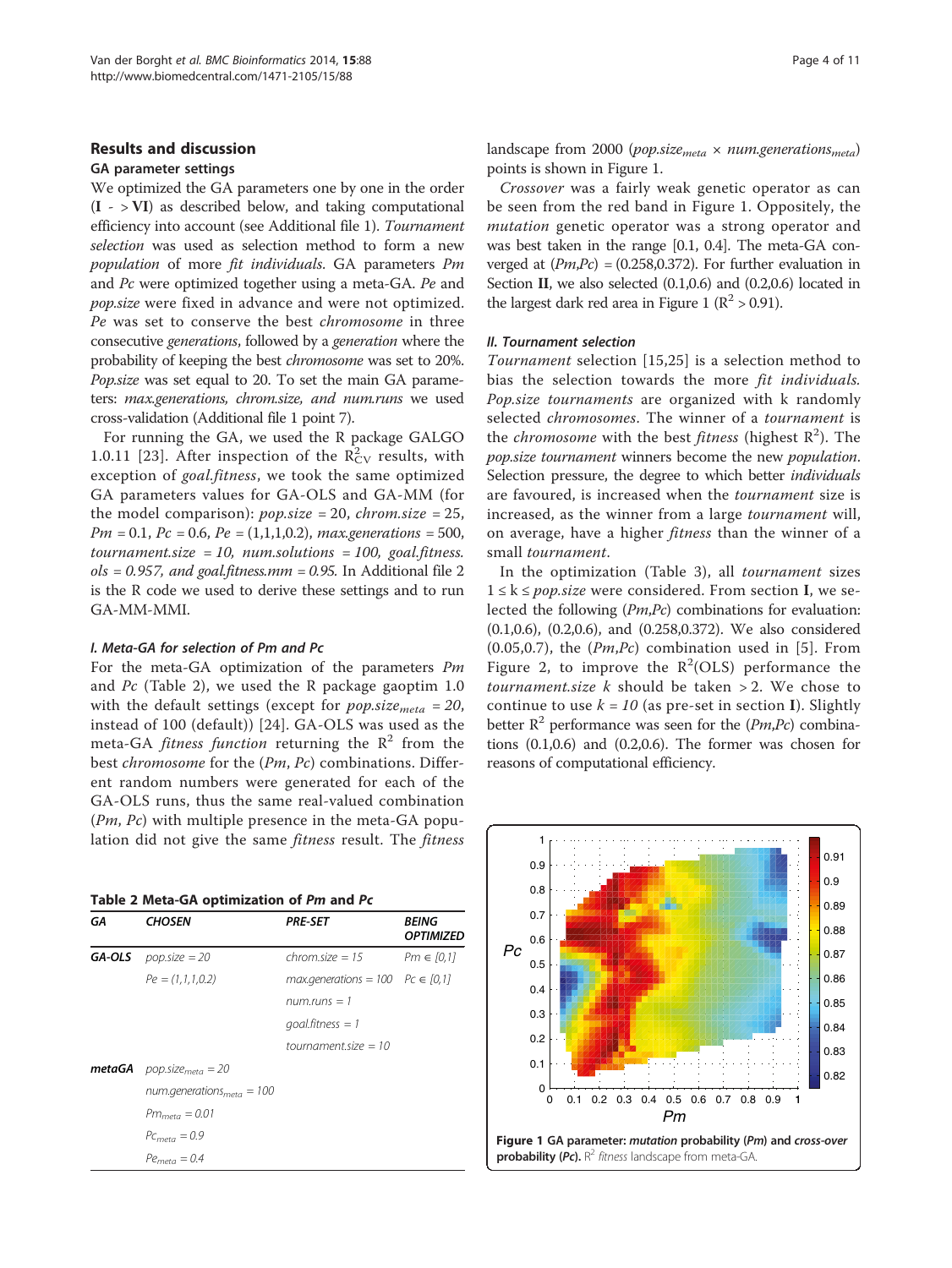<span id="page-4-0"></span>Table 3 GA parameter settings to evaluate tournament.size and (Pm,Pc)

| GА | <b>CHOSEN</b> | <b>PRE-SET</b>                              | <b>BEING OPTIMIZED</b>                                                               |  |  |  |
|----|---------------|---------------------------------------------|--------------------------------------------------------------------------------------|--|--|--|
|    |               | <b>GA-OLS</b> pop.size = 20 chrom.size = 15 | tournament.size $\in \{1, \ldots, 20\}$                                              |  |  |  |
|    |               |                                             | $Pe = (1, 1, 1, 0.2)$ max.generations = 100 (Pm,Pc) $\in \{(0.1, 0.6), (0.2, 0.6)\}$ |  |  |  |
|    |               | $num.runs = 10$                             | (0.258.0.372)                                                                        |  |  |  |
|    |               | $q$ oal.fitness = 1                         | (0.05, 0.7)                                                                          |  |  |  |

#### III. Maximum number of generations

taining 4/5 of the subjects).

In Table 4, the GA settings for evaluating max.generations are summarized. Evaluation was done for both GA-OLS and GA-MM, calculating  $R_{CV}^2$  as the mean from 3 repetitions of 5-fold cross-validation:  $R_{CV}^2 = \sum_{i=1}^3$  $\sum_{i=1}^{i=1}$  $R^2_{CV,i}/3$  where  $R_{CV,i}^2$  was calculated as the correlation between the phenotype measurements of all observations in the database (contained exactly once in *test set*  $T_{ij}$ ,  $j = 1...5$ ) and their mean prediction (MMI1) of the 10 best chromosomes from GA-OLS/GA-MM (trained on *train set*  $TR_{ii}$  con-

From Figure 3, it can be seen that, while the improvement in  $\mathrm{R}_{\mathrm{CV}}^2$  when increasing *max.generations* from 100 to 300 was larger for GA-MM than for GA-OLS, the  $R_{\rm CV}^2$  performance for GA-MM was found to be lower than for GA-OLS. Stabilization of  $\mathrm{R_{CV}}^2$  was seen for both GA-OLS and GA-MM for *num.generations*  $\geq$  400. We chose *max.generations* = 400 to be used further in the sections IV and V. Note that for the pre-set goal fitness  $= 1$ , max.generations was the number of generations always executed. For the model comparison, with the *goal fitness* calculated (Section VI), we set *max.generations* = 500 for both GA-OLS and GA-MM.

0.73 0.78 0.83 0.88 0.93 0 5 10 15 20 R² Tournament size *Pm=0.05,Pc=0.7 Pm=0.258,Pc=0.372 Pm=0.2,Pc=0.6 Pm=0.1,Pc=0.6* Figure 2 GA parameter: tournament size. Mean R<sup>2</sup>(OLS) from best chromosomes (from 10 runs) on the training data for tournament selection with tournament.size 1-20 (pop.size).

Table 4 GA parameter settings to evaluate max.generations

| GΑ     | <b>CHOSEN</b>         | <b>PRE-SET</b>      | <b>BEING OPTIMIZED</b> |  |  |  |  |
|--------|-----------------------|---------------------|------------------------|--|--|--|--|
| GA-OLS | $pop.size = 20$       | $chrom.size = 15$   | $max. generations \in$ |  |  |  |  |
| GA-MM  | $Pe = (1, 1, 1, 0.2)$ | num.runs $=10$      | {100,200,300,400,500}  |  |  |  |  |
|        | $Pm = 0.1$            | $q$ oal.fitness = 1 |                        |  |  |  |  |
|        | $Pc = 0.6$            |                     |                        |  |  |  |  |
|        | tournament size $=10$ |                     |                        |  |  |  |  |
|        |                       |                     |                        |  |  |  |  |

#### IV. Chromosome size

In Table [5](#page-5-0) the GA settings for evaluating *chrom.size* are presented. Analogously as for num.generations, evaluation was done for GA-OLS as well as GA-MM, using  $3 \times 5$ -fold cross-validation (see section III).

The  $R_{CV}^2$  performance is shown in Figure [4](#page-5-0). Stabilization in performance was seen for both GA-OLS and GA-MM for *chrom.size*  $\geq$  25. We chose *chrom.size* = 25 to be used further. Thus, after optimizing *chrom.size*, the GA-MM performance was now equal to the GA-OLS performance  $(R_{CV}^2 = 0.87)$ .

#### V. Number of GA runs

The GA settings for evaluating num.runs are shown in Table [6](#page-5-0). Analogously as for max.generations and chrom. size, evaluation was done for both GA-OLS and GA-MM using  $3 \times 5$ -fold cross-validation (see section III).

In Figure [5](#page-5-0) the  $R_{CV}^2$  performance is shown using all best *chromosomes* from num.runs in the model averaging (MMI1) (cf. sections III and IV), including the cases where the GA variable selection is done with MM and reestimation of the variables in the MMI is done with OLS and vice versa. A similar  $R^2$  performance was observed when using GA-OLS or GA-MM for the variable selection. However, a higher  $R_{CV}^2$  performance was observed when using OLS for estimation of the best chromosome parameters. The  $R_{CV}^2$  performance was stable for *num*.  $runs \ge 10$ . When increasing *num.runs* from 100 to 500 for

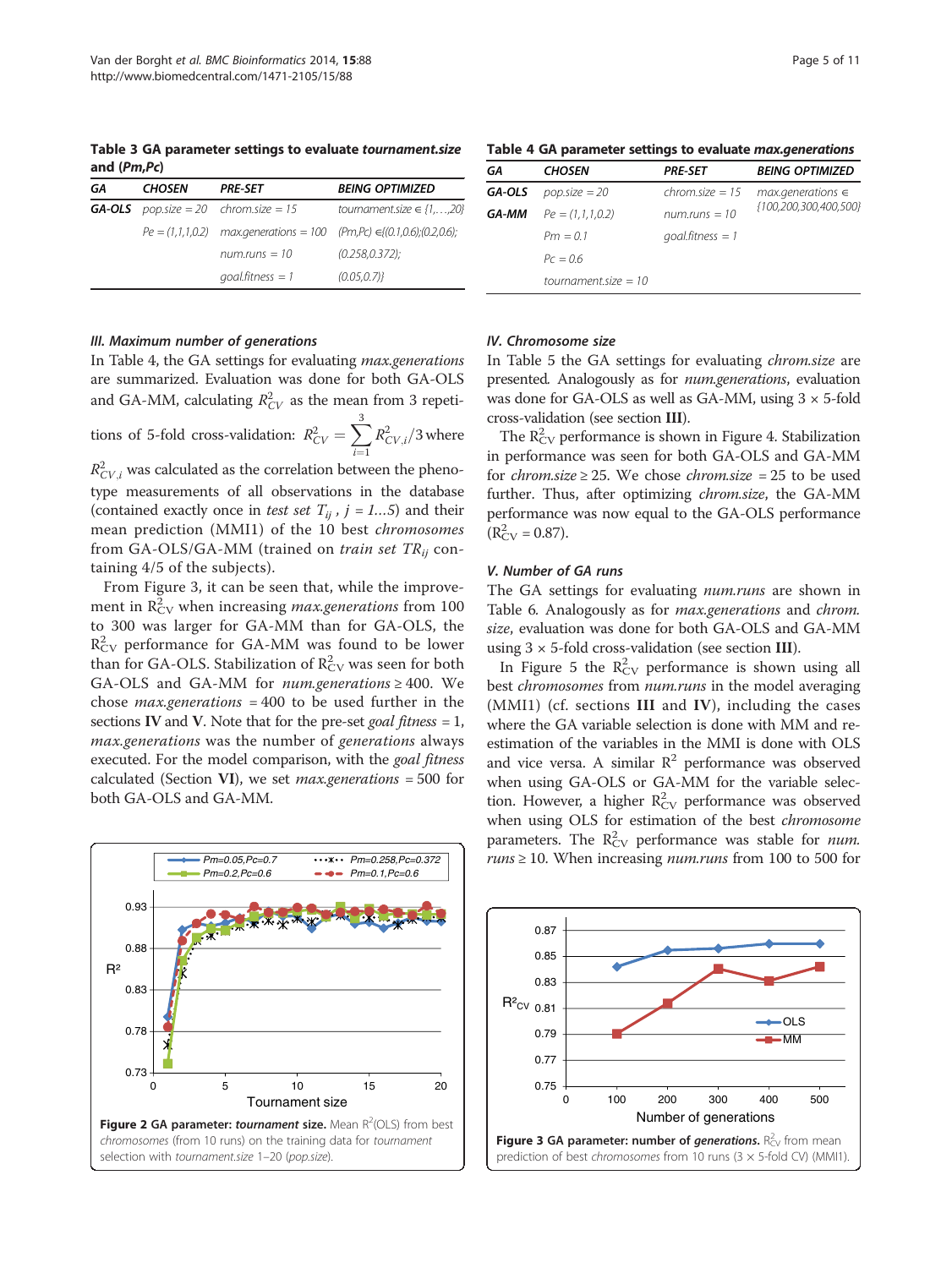<span id="page-5-0"></span>Table 5 GA parameter settings to evaluate chrom.size

|     |                             | Table 6 GA parameter settings to evaluate num.runs |     |
|-----|-----------------------------|----------------------------------------------------|-----|
| - - | $\mathbf{r}$ , $\mathbf{r}$ | $\sim$ $\sim$ $\sim$ $\sim$                        | P'' |

| GΑ     | <b>CHOSEN</b>               | <b>PRE-SET</b>      | <b>BEING OPTIMIZED</b>                 |
|--------|-----------------------------|---------------------|----------------------------------------|
| GA-OLS | $pop.size = 20$             | num.runs $=$ 10     | $chrom.size \in$<br>{5,10,15,20,25,30} |
| GA-MM  | $Pe = (1, 1, 1, 0.2)$       | $q$ oal.fitness = 1 |                                        |
|        | $Pm = 0.1$                  |                     |                                        |
|        | $Pc = 06$                   |                     |                                        |
|        | tournament size = $10$      |                     |                                        |
|        | $max. \theta$ and $s = 400$ |                     |                                        |
|        |                             |                     |                                        |

GA CHOSEN PRE-SET BEING OPTIMIZED **GA-OLS** pop.size = 20 goal.fitness = 1 num.runs  $∈$ **GA-MM** chrom.size =  $25$  {1,10,20,50,100,500}  $Pe = (1,1,1,0.2)$  $Pm = 0.1$  $PC = 0.6$  $tournament.size = 10$  $max. \overline{a}$ enerations = 400

GA-OLS variable selection, only a slight increase in  $R_{CV}^2$ performance was seen.

In Figure [6](#page-6-0) the  $R_{\rm CV}^2$  performance is shown using only the 'best' best chromosome from num.runs for prediction in the cross-validation. Overall, a similar  $R_{\rm CV}^2$  performance was observed when using OLS or MM for estimation of the 'best' best chromosome parameters, and using GA-MM or GA-OLS for variable selection.

In Figure [7](#page-6-0), the 'x% best' best chromosomes (shown on the x-axis in log scale) were used in the model averaging (MMI1). Evaluation was done for  $num. runs = 100$  or 500 and num.runs = 50 or 100 for GA-OLS and GA-MM, respectively. For GA-OLS, the highest  $R_{\rm CV}^2$  was 0.89 and was obtained when including the 'five best' best chromosomes (top 1% *chromosomes* with highest  $R^2(OLS)$  from  $num.runs = 500$ . Also, for GA-MM, including the 'five best' best chromosomes (top 5% of num.runs = 100 with highest  $R^2_{MM}$ ) gave the highest  $R^2$ : 0.879 and 0.885 for MMI-MM and MMI-OLS, respectively. Thus, both for GA-OLS-MMI and GA-MM-MMI inclusion of the 'five best' best *chromosomes* yielded an improvement in  $R_{\rm CV}^2$ performance in comparison to using all best chromosomes (Figure 5) or 'the best' best chromosome (Figure [6](#page-6-0)). As previously noted from Figure 5, also a better  $R_{CV}^2$ performance was again found using OLS estimation of parameters than when using MM estimation. For GA-OLS *num.runs* =  $100$  was repeated 5 times (splitting the best chromosomes as available from num.runs = 500 in



five consecutive parts for evaluation using MMI1). The mean curve of these 5 repeats is shown, together with the 95% confidence interval error bars. The peak of this mean curve is at '6% best' best chromosomes included. The GA-MM curve with MMI-OLS estimation (num.  $runs = 100$ ) is situated within these error bars. Thus, for num.runs = 100 GA-MM and GA-OLS perform equally well in selecting variables for the model in the crossvalidation. For GA-OLS the  $R_{CV}^2$  performance using the 'five best' best chromosomes using num.runs = 500 is better than when using  $num runs = 100$ . Therefore, calculation of the goal fitness for GA-OLS in section VI was done from the num.runs = 500 best chromosomes. For calculation of the goal fitness for GA-MM, num.runs  $=$ 100 was used. Note that, once the goal fitness was calculated, num.runs was set to NA (not applicable). Instead, the model comparison will be based on  $num. solutions =$ 100 (number of best *chromosomes* with  $R^2 > \text{goal fitness}$ ) for both GA-OLS and GA-MM.

# VI. Goal fitness

As derived from Figure [7](#page-6-0), for calculating the goal fitness we considered the fitness of the '5 best' best chromosomes: this is the top  $1\%$  (of num.runs = 500) for GA-

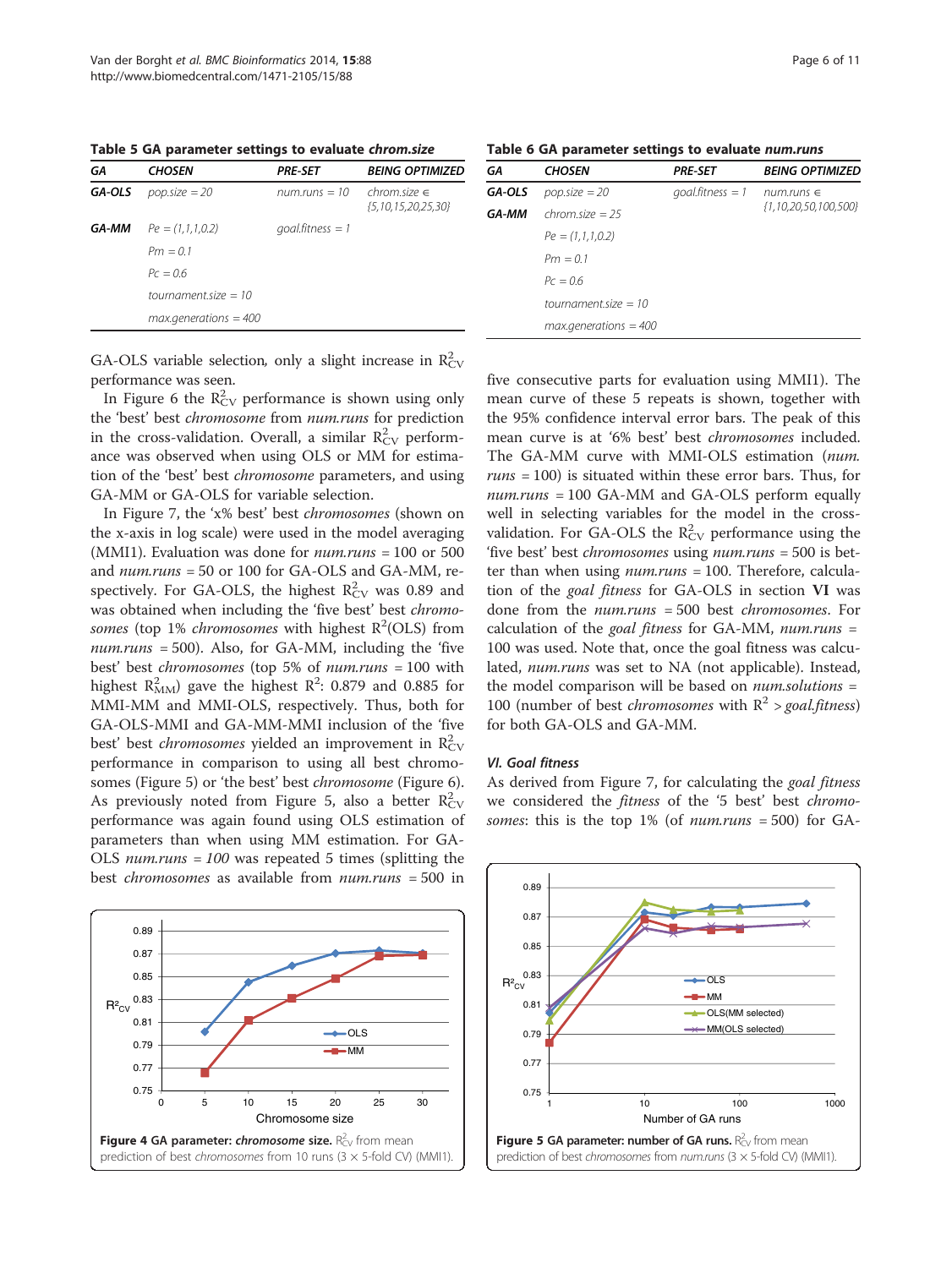<span id="page-6-0"></span>

OLS and the top 5% (of num.runs = 100) for GA-MM. For each of the 15 ( $3 \times 5$ ) CV training sets we calculated the non-parametric one-sided  $(1-p,1-\alpha)$  tolerance upper limit [\[26\]](#page-10-0) on the  $\mathbb{R}^2$  *fitness* distribution of best *chromosomes* from *num.runs* with  $p = 1\%$  and  $p = 5\%$  for GA-OLS and GA-MM, respectively, and  $\alpha$  = 0.05 (95% confidence). The interpretation is that with confidence level  $1-\alpha$ not more than  $(100 \times p)\%$  of the best *chromosomes* have  $\mathbb{R}^2$  *fitness* values exceeding this limit. To be able to calculate these tolerance limits the requested number of runs was  $\left\lfloor \frac{\ln(a)}{\ln(1-p)} \right\rfloor$  $\left[\frac{\ln(\alpha)}{\ln(1-n)}\right]$  [\[26](#page-10-0)]. This requirement was met for *num.runs* =  $100 \ge 59$ , and *num.runs* =  $500 \ge 299$  for GA-MM and GA-OLS, respectively. The goal fitness



was then calculated as the mean of the CV tolerance upper limits:

$$
goal.fitness = \sum_{i=1}^{15} tol.upper_i/15,
$$

which equals *goal.fitness* =  $0.957$  for GA-OLS and *goal*. fitness = 0.95 for GA-MM. For the calculation we used the R package tolerance 0.5.2 [\[27](#page-10-0)].

#### GA-OLS vs. GA-MM: variable selection

GA-OLS and GA-MM variable selection were performed on the clonal genotype-phenotype database using the GA parameters as specified in the above sections. The percentage of runs that failed reaching the *goal.fitness* with *max*. generations = 500 was 16% and 23.1% for GA-OLS and GA-MM, respectively.

Figure [8](#page-7-0) shows the relation between the frequency of the variables selected in the GA using OLS and MM. While frequency differences were clearly observed (e.g. for 74M, 151I, 230R, 84L, 140S, 143C, 155S, and 140A), a strong correlation was obtained ( $R^2$  = 0.95). Eight integrase mutations were selected as variables in all 100 GA solutions for both GA-OLS and GA-MM: 92Q, 97A, 143G, 143R, 148H, 148K, 148R, 155H. This number would possibly be lower when increasing *num.solutions*, leading to nonselection for a few GA solutions. This was now already the case with  $num runs = 100$  for 66K (always selected by GA-MM, 99/100 selected by GA-OLS) and 121Y (always selected by GA-OLS, 99/100 selected by GA-MM).

### GA-OLS and GA-MM variable selection vs. LASSO

Figure [9](#page-7-0) shows the comparison of the GA-OLS and GA-MM ranking with the LASSO top 50 ranking of variables, shown on the x-axis. The variables selected are integrase mutations, indicated as primary/secondary/other. Primary and secondary mutations have been associated with RAL resistance in [[10\]](#page-10-0). Note that whereas a single primary mutation causes RAL resistance, the effect on resistance of secondary mutations not in a combination with a primary mutation is minor [[5](#page-10-0)]. In Figure [9](#page-7-0), most of the primary and secondary mutations had a high ranking for GA-OLS, GA-MM and LASSO. However, some of the 'other' mutations such as 66K, 121Y, 143G and 155S with presence in one or more of the publically available genotypic algorithms: ANRS [\(http://www.hivfrenchresistance.org](http://www.hivfrenchresistance.org/)), Rega [\(http://regaweb.med.kuleuven.be](http://regaweb.med.kuleuven.be/)), and Stanford ([http://hivdb.stanford.edu\)](http://hivdb.stanford.edu/), had a lower ranking for LASSO. We note that 66K, 121Y and 155S were introduced in the database as site-directed-mutants not in a combination with other mutations [[5](#page-10-0)], and LASSO was less sensitive in selecting these. Another observation was that for LASSO, the secondary mutations 140A and 140S were ranked higher than the primary mutations. Also, mutations not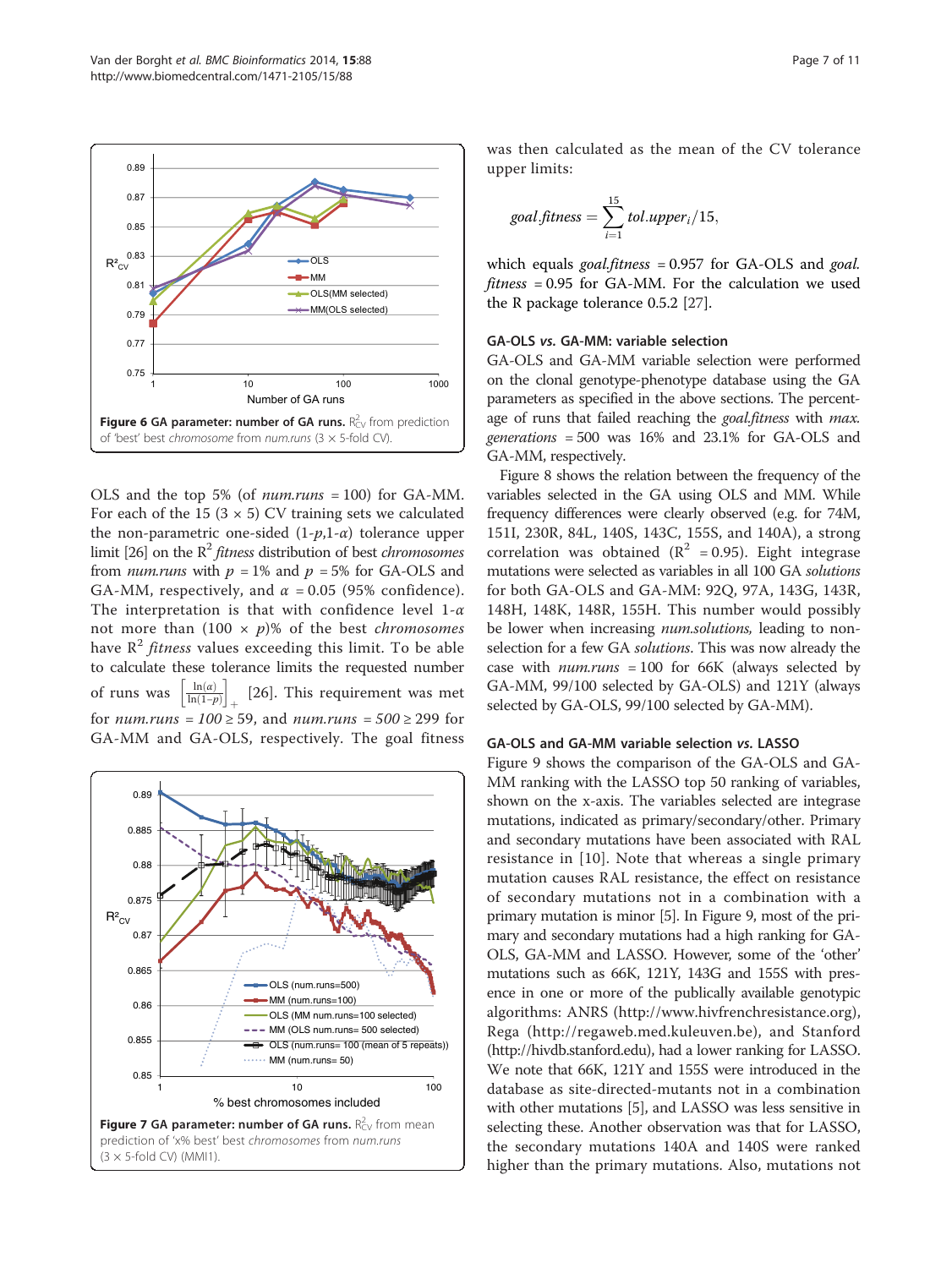<span id="page-7-0"></span>

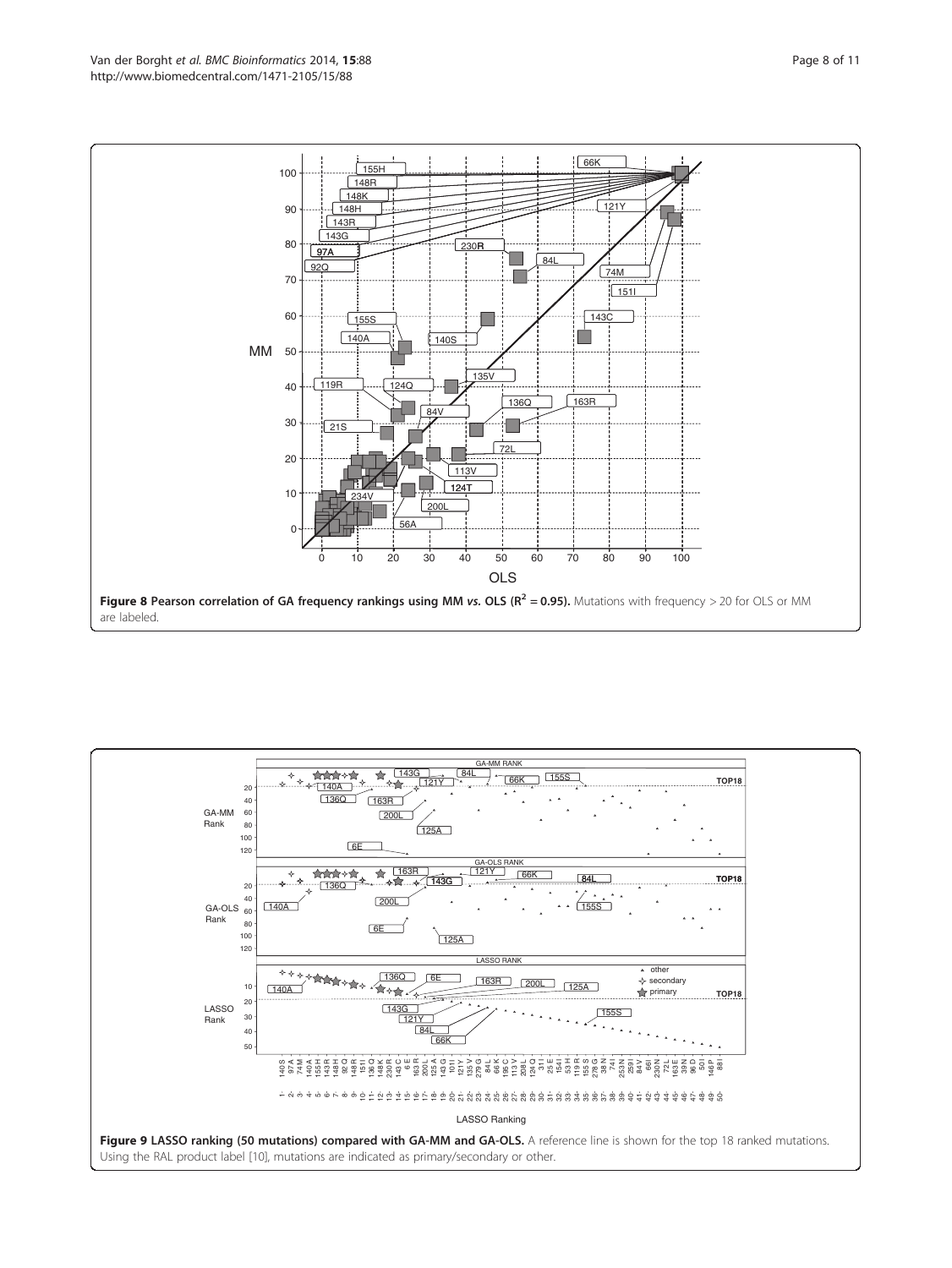| Variable selection                  | <b>LASSO</b> |            |       | <b>GA-OLS</b>   |                 |            |           |             | <b>GA-MM</b>     |                 |                 |                 |                 |                 |                  |
|-------------------------------------|--------------|------------|-------|-----------------|-----------------|------------|-----------|-------------|------------------|-----------------|-----------------|-----------------|-----------------|-----------------|------------------|
| Variable                            | Coef         | <b>OLS</b> | ΜМ    | <b>OLS</b>      | MМ              |            | MMI1      |             | MMI <sub>2</sub> | <b>OLS</b>      | MМ              |                 | MMI1            |                 | MMI <sub>2</sub> |
| estimation                          | (shrinkage)  |            |       |                 |                 | <b>OLS</b> | <b>MM</b> | <b>OLS</b>  | MМ               |                 |                 | <b>OLS</b>      | MМ              | <b>OLS</b>      | MМ               |
| TOP15 variables                     | 0.815        | 0.816      | 0.827 | 0.830           | 0.833           | 0.832      | 0.838     | 0.827       | 0.831            | 0.834           | 0.835           | 0.834           | 0.839           | 0.829           | 0.832            |
| <b>TOP18 variables</b>              | 0.816        | 0.818      | 0.827 | 0.830           | 0.831           | 0.833      | 0.838     | 0.825       | 0.829            | 0.832           | 0.835           | 0.835           | 0.839           | 0.829           | 0.832            |
| TOP21 variables                     | 0.819        | 0.825      | 0.835 | 0.821           | 0.825           | 0.836      | 0.839     | 0.819       | 0.824            | 0.824           | 0.826           | 0.834           | 0.838           | 0.819           | 0.824            |
| TOP24 variables                     | 0.820        | 0.822      | 0.824 | 0.819           | 0.824           | 0.837      | 0.840     | 0.818       | 0.824            | 0.820           | 0.821           | 0.834           | 0.837           | 0.817           | 0.821            |
| <b>TOP27 variables</b>              | 0.827        | 0.817      | 0.818 | 0.827           | 0.829           | 0.839      | 0.841     | 0.822       | 0.827            | 0.814           | 0.820           | 0.835           | 0.838           | 0.814           | 0.819            |
| TOP30 variables                     | 0.828        | 0.812      | 0.817 | 0.821           | 0.822           | 0.838      | 0.840     | 0.819       | 0.823            | na <sup>c</sup> | na <sup>c</sup> | na <sup>c</sup> | na <sup>c</sup> | na <sup>c</sup> | na <sup>c</sup>  |
| ALL <i>m</i> variables <sup>a</sup> | 0.826        | 0.795      | 0.811 | na <sup>b</sup> | na <sup>b</sup> | 0.840      | 0.841     | 0.701       | 0.725            | na <sup>b</sup> | nab             | 0.838           | 0.839           | 0.713           | 0.725            |
| $(m = 51)$                          |              |            |       |                 |                 |            |           | $(m = 193)$ |                  |                 |                 |                 | $(m = 200)$     |                 |                  |

Table 7  $R^2$  performance on test set 1

<sup>a</sup>m is the number of variables with presence in the GA solutions or with abs(coef) > 0 in the LASSO solution path. <sup>b</sup>not calculated due to singularity.<br><sup>Spo</sup> model with exactly 30 mutations

<sup>c</sup>no model with exactly 30 mutations

In bold the highest  $R^2$  per row is indicated.

listed by any of the public algorithms such as 6E, 125A, and 200L, had a higher ranking for LASSO in comparison to GA-OLS and GA-MM. Oppositely, one of the "other" integrase mutations ranked higher by GA-OLS and GA-MM, and not listed by any of the public genotypic algorithms was 84L. In [[5](#page-10-0)] we already discussed that its selection may result from a more complex interaction of three secondary mutations with which 84L co-occurred in the clones of one clinical isolate.

When we compared the GA-OLS ranking with the GA-MM ranking (Figures [8](#page-7-0) and [9\)](#page-7-0), a relatively low ranking was seen e.g., for GA-OLS for 140A and 155S, which favours GA-MM for its interpretation.

# GA-OLS-MMI vs. GA-MM-MMI vs. LASSO: R<sup>2</sup> performance on test set 1 and test set 2

In Tables 7 and 8 are the results of the  $R^2$  performance comparison of GA-OLS-MMI, GA-MM-MMI, and LASSO

|  |  | Table 8 R <sup>2</sup> performance on test set 2 |  |  |  |  |
|--|--|--------------------------------------------------|--|--|--|--|
|--|--|--------------------------------------------------|--|--|--|--|

on the two test sets with  $n = 171$  clinical isolates and  $n = 67$ site-directed mutants, respectively. Models containing the TOP15-18-21-24-27-30 or ALL variables as selected by LASSO, GA-OLS and GA-MM were considered. Note that as randomness is incorporated in the GA optimization techniques there are more mutations with presence in at least one of the GA solutions,  $m = 193$  and  $m = 200$  for GA-OLS and GA-MM respectively, compared to  $m = 51$ mutations with absolute value of the regression coefficients above zero in the LASSO solution path.

On test set 1, using MM for the variable estimation had a slightly better  $R^2$  performance than using OLS, for all models considered. Note that this was not the case in the cross-validation (section V) where OLS  $R_{CV}^2$  performance was higher, possibly due to the inclusion of multiple clinical isolates from the same patient. However, as patient information was not given for the training set, we could not take this into account. For the TOP15/TOP18 models

| <b>Variable selection</b>           | <b>LASSO</b> |            |       | <b>GA-OLS</b>   |       |            |       |             |                  | <b>GA-MM</b>    |                 |                 |                 |                 |                  |
|-------------------------------------|--------------|------------|-------|-----------------|-------|------------|-------|-------------|------------------|-----------------|-----------------|-----------------|-----------------|-----------------|------------------|
| Variable                            | Coef         | <b>OLS</b> | MМ    | <b>OLS</b>      | MМ    |            | MMI1  |             | MMI <sub>2</sub> | <b>OLS</b>      | MМ              | MMI1            |                 |                 | MMI <sub>2</sub> |
| estimation                          | (shrinkage)  |            |       |                 |       | <b>OLS</b> | MМ    | <b>OLS</b>  | MМ               |                 |                 | <b>OLS</b>      | MМ              | <b>OLS</b>      | MМ               |
| TOP15 variables                     | 0.667        | 0.734      | 0.712 | 0.707           | 0.707 | 0.708      | 0.708 | 0.709       | 0.710            | 0.709           | 0.702           | 0.705           | 0.696           | 0.706           | 0.698            |
| <b>TOP18</b> variables              | 0.690        | 0.731      | 0.713 | 0.721           | 0.718 | 0.716      | 0.714 | 0.722       | 0.719            | 0.768           | 0.770           | 0.742           | 0.742           | 0.747           | 0.750            |
| TOP21 variables                     | 0.742        | 0.760      | 0.765 | 0.736           | 0.730 | 0.722      | 0.717 | 0.732       | 0.726            | 0.777           | 0.775           | 0.746           | 0.744           | 0.751           | 0.752            |
| TOP24 variables                     | 0.745        | 0.771      | 0.768 | 0.732           | 0.728 | 0.720      | 0.716 | 0.727       | 0.723            | 0.762           | 0.761           | 0.743           | 0.740           | 0.748           | 0.749            |
| TOP27 variables                     | 0.767        | 0.788      | 0.788 | 0.721           | 0.725 | 0.720      | 0.717 | 0.732       | 0.726            | 0.770           | 0.768           | 0.744           | 0.741           | 0.758           | 0.755            |
| TOP30 variables                     | 0.777        | 0.789      | 0.787 | 0.768           | 0.772 | 0.731      | 0.729 | 0.747       | 0.743            | na <sup>c</sup> | na <sup>c</sup> | na <sup>c</sup> | na <sup>c</sup> | na <sup>c</sup> | na <sup>c</sup>  |
| ALL <i>m</i> variables <sup>a</sup> | 0.787        | 0.770      | 0.776 | na <sup>b</sup> | nab   | 0.733      | 0.729 | 0.741       | 0.733            | nab             | na <sup>b</sup> | 0.747           | 0.745           | 0.754           | 0.749            |
|                                     |              | $(m = 51)$ |       |                 |       |            |       | $(m = 193)$ |                  |                 |                 |                 |                 | $(m = 200)$     |                  |

<sup>a</sup>m is the number of variables with presence in the GA solutions or with abs(coef) > 0 in the LASSO solution path. <sup>b</sup>not calculated due to singularity.<br><sup>Spo</sup> model with exactly 20 mutations no model with exactly 30 mutations.

In bold the highest  $R^2$  per row is indicated.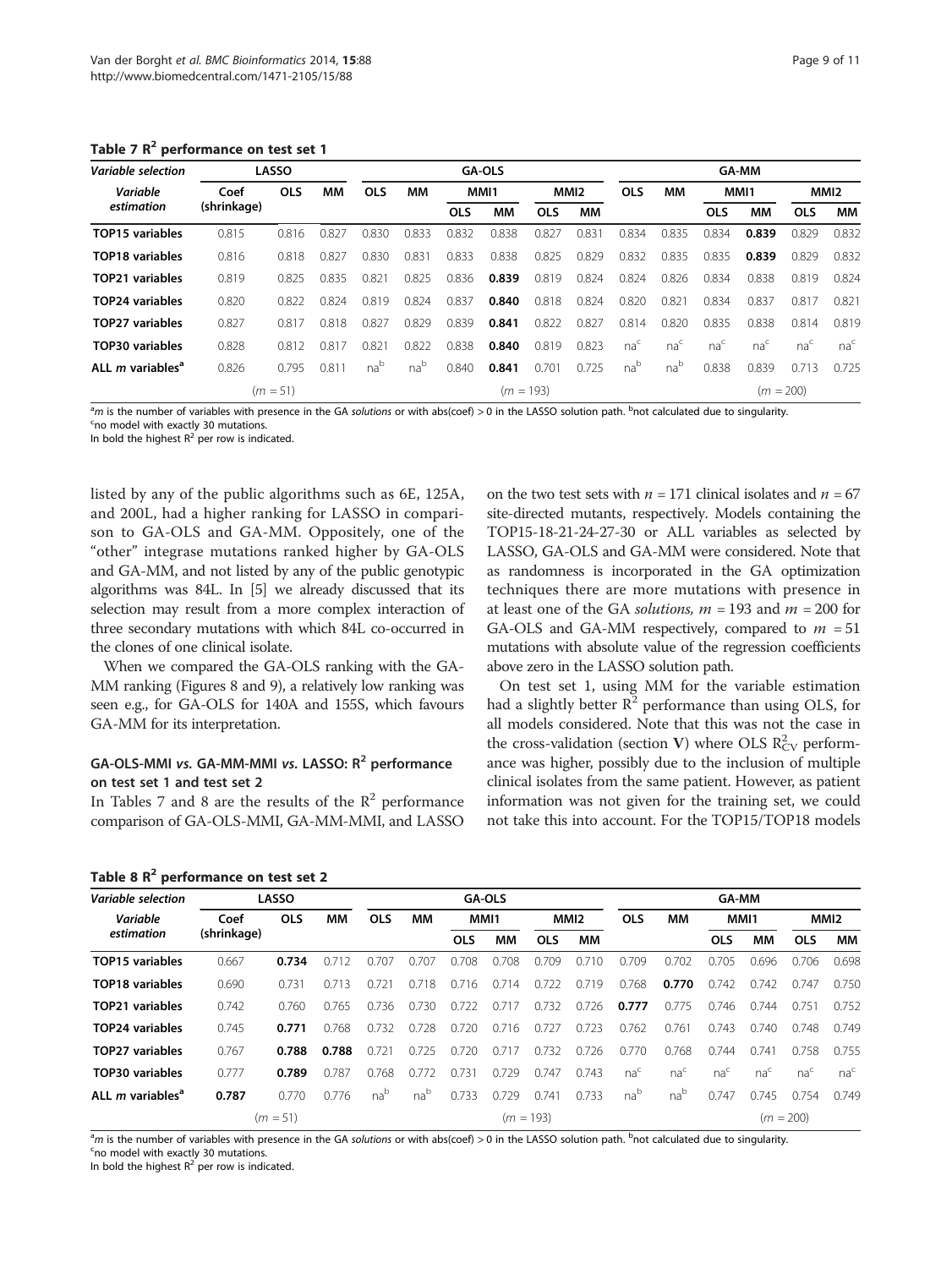<span id="page-9-0"></span>containing the smallest number of variables, the best performance was seen for GA-MM-MMI1 ( $R^2$  = 0.839). For the TOP21- > ALL models with more variables considered, the best performance was seen for GA-OLS-MMI1  $(R^2 = 0.839 - 0.841)$ . When estimating ALL GA-OLS/ GA-MM variables, the worst performance was seen for MMI2 ( $\mathbb{R}^2$  = 0.701-0.725) where noise variables were clearly overweighted. For LASSO, the best  $R^2$  performance on test set 1 was obtained using MM for the variable estimation for the TOP15- > TOP24 selection of variables  $(R^2 = 0.824 - 0.835)$ . For LASSO TOP27- > ALL, the best  $R<sup>2</sup>$  performance was obtained using the LASSO shrinkage coefficients ( $R^2 = 0.826 - 0.828$ ).

On test set 2, for the sparse models the best performance was observed for LASSO-OLS TOP15 ( $\mathbb{R}^2$  = 0.734), GA-MM-MM TOP18  $(R^2 = 0.770)$ , and GA-MM-OLS TOP21 ( $\mathbb{R}^2$  = 0.777). For the TOP21- > ALL models, the best performance was seen for LASSO ( $R^2$  = 0.771-0.789). In contrast to the results for test set 1, the MMI2  $\mathbb{R}^2$  performance was now found to be higher than for MMI1, for the GA-OLS/MM models. The reason is that while test set 1 consisted of clinical samples, with 82.5% not containing any of the primary RAL resistance mutations [\[5\]](#page-10-0), test set 2 consisted of site-directed mutants containing most of the known resistance patterns but lacking any noise variables as found in clinical samples. Nevertheless, on test set 2, the GA-MM  $R^2$  values were found to be better than for GA-OLS, confirming that a better selection of variables as made by GA-MM (cf. the above two sections) led to a better performance on unseen data.

Therefore, on the example training set in this article we would favour the GA-MM-MMI TOP18 model. Based on the performance on test set 2, for the MMI variable estimation re-fitting using MM may be preferred over MMI1-MM.

#### Conclusions

In this article, we extended our GA variable selection methodology to mixed models which account for clustering in the data. Using cross-validation, we optimized the GA parameter settings taking also computational efficiency into account. For the worked-out example, all settings could be taken equal for GA-OLS and GA-MM, with exception of *goal.fitness* for which we used a marginal  $R<sup>2</sup>$  definition. The model parameters for prediction could then be estimated using MMI-MM (REML) on the GA solutions obtained from 100 GA runs. When testing LASSO, GA-OLS and GA-MM on two unseen data sets, all methods had good performance. When imposing a parsimony restriction for better interpretability of the model, the GA-MM-MMI TOP18 model had better predictive accuracy  $(\mathbb{R}^2)$  than GA-OLS and LASSO.

In summary, we belief that GA-MM-MMI is a direct approach to derive a sparse and interpretable model for making predictions with good accuracy on small data sets with clustered observations and a large number of candidate variables, where chance of overfitting with standard regression techniques is high.

#### Availability and requirements

Project name: GA-MM-MMI.

Project home page: [http://sourceforge.net/projects/](http://sourceforge.net/projects/ga-mm-mmi) [ga-mm-mmi.](http://sourceforge.net/projects/ga-mm-mmi)

Operating system: Platform independent.

Programming language: R ≥ 2.15.2, perl, MATLAB.

Other requirements: requires galgo 1.0.11 [[23\]](#page-10-0).

License: GNU GPL.

Any restrictions to use by non-academics: none.

#### Additional files

[Additional file 1:](http://www.biomedcentral.com/content/supplementary/1471-2105-15-88-S1.pdf) GA parameter settings and computational

efficiency. Computational efficiency is taken into account by setting the GA parameters one by one: Land II: Pm and Pc, II tournament.size, III max.generations, IV chrom.size, V num.runs (needed until goal.fitness is set in VI). Pre-set values are used for the parameters to be optimized later in the process. For deriving the GA parameters in  $III - > V$  we used 3  $\times$  5-fold cross-validation.

[Additional file 2:](http://www.biomedcentral.com/content/supplementary/1471-2105-15-88-S2.r) R code. GA-MM-MMI source code in R programming language (R ≥ 2.15.2 from [http://cran.r-project.org](http://cran.r-project.org/)).

#### Competing interests

The authors declare that they have no competing interests

#### Authors' contributions

KVdB developed the GA-MM-MMI approach, performed all analyses and wrote the manuscript. GV conceived of the study, assisted in its design, and revised the manuscript. HvV assisted in study design. All authors read and approved the final manuscript.

#### Acknowledgements

The authors would like to thank the anonymous reviewers for their constructive comments to improve the manuscript. Financial support from the IAP research network #P7/06 of the Belgian Government (Belgian Science Policy) is gratefully acknowledged.

#### Author details

<sup>1</sup> Janssen Infectious Diseases-Diagnostics BVBA, B-2340 Beerse, Belgium <sup>2</sup>Interuniversity Institute for Biostatistics and statistical Bioinformatics, Katholieke Universiteit Leuven, B-3000 Leuven, Belgium. <sup>3</sup>Interuniversity Institute for Biostatistics and statistical Bioinformatics, Universiteit Hasselt, B-3590 Diepenbeek, Belgium.

#### Received: 11 October 2013 Accepted: 21 March 2014 Published: 27 March 2014

#### References

- 1. Orelien JG, Edwards LJ: Fixed-effect variable selection in linear mixed models using R<sup>2</sup> statistics. Comput Stat Data An 2008, 52:1896-1907.
- Schelldorfer J, Bühlmann P, Van de Geer S: Estimation for high-dimensional linear mixed-effects models using 11-penalization. Scand J Stat 2011, 38:197–214.
- 3. Taylor JD, Verbyla AP, Cavanagh C, Newberry M: Variable selection in linear mixed models using an extended class of penalties. Aust  $N Z J$  Stat 2012, 54:427–449.
- 4. Hajjem A, Bellavance F, Larocque D: Mixed-effects random forest for clustered data. J Stat Comput Simul 2012 [\[http://dx.doi.org/10.1080/](SpringerLink:ChapterTarget) [00949655.2012.741599\]](SpringerLink:ChapterTarget).